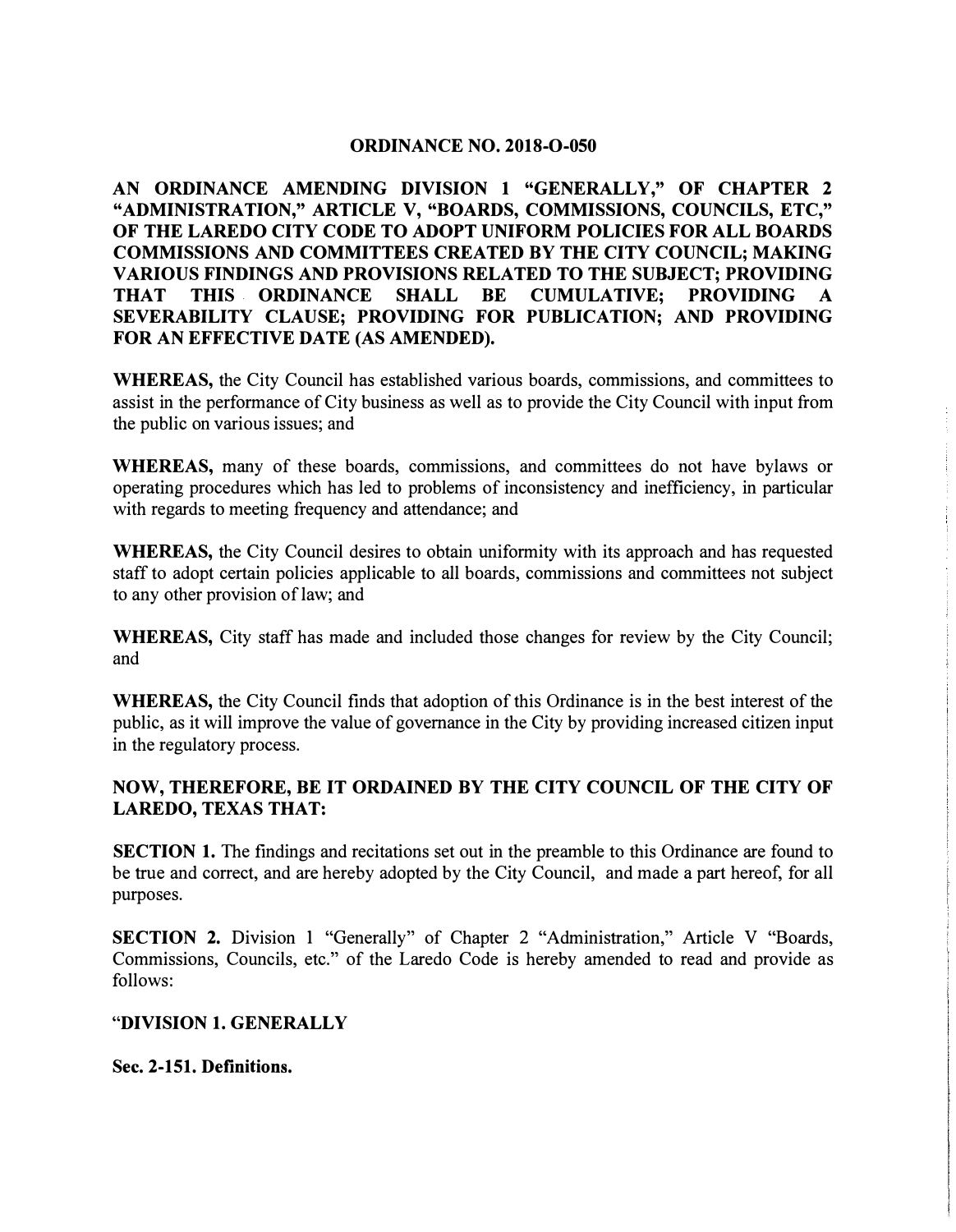- **(a)** As used in this section **"meeting"** shall mean regularly scheduled meetings and specially called meetings in which one or more action items is to be considered.
- **(b)** As used in this section **"committee"** shall mean committees, boards, and commissions, task forces, councils, etc.

### **Section 2-152. Applicability.**

Committees that have been specifically created by ordinance, charter or statute are exempt from this Ordinance to the extent that any provision contained therein is in direct conflict.

### **Sec. 2-153. Meeting Frequency.**

- (a) Committees shall meet at least once a month, unless otherwise authorized by the City Manager or stipulated by law or Council action.
- (b) Committees shall establish a regular meeting schedule, unless otherwise authorized by the City Manager or stipulated by law or Council action.

### **Sec. 2-154. Location of Meetings.**

If possible, committee meetings shall take place at the Laredo City Hall, specifically at Council Chambers if Council Chambers is available for use and can accommodate the committee.

### **Section 2-155. Meeting Recording or Livestreaming.**

- (a) Committees must make a video and audio recording of all committee meetings. The recording of the meeting must be made available not later than seven days after the date of the meeting.
- (b) If possible, committee meetings shall also be broadcast over the Internet in real time.
- ( c) The staff liaison shall be responsible for recording the committee meetings.
- ( d) Audiovisual recordings of meetings for which minutes are prepared shall be kept for at least ninety 90 days after approval of the minutes by the committee.

#### **Section 2-156. Failure to Establish Quorum.**

To the extent permitted by law, if a committee is unable to establish a quorum for a regularly scheduled meeting, the City Manager may bypass the committee and place any item on the committee's agenda for that meeting on the next regularly scheduled City Council meeting.

#### **Section 2-157. Automatic Forfeiture.**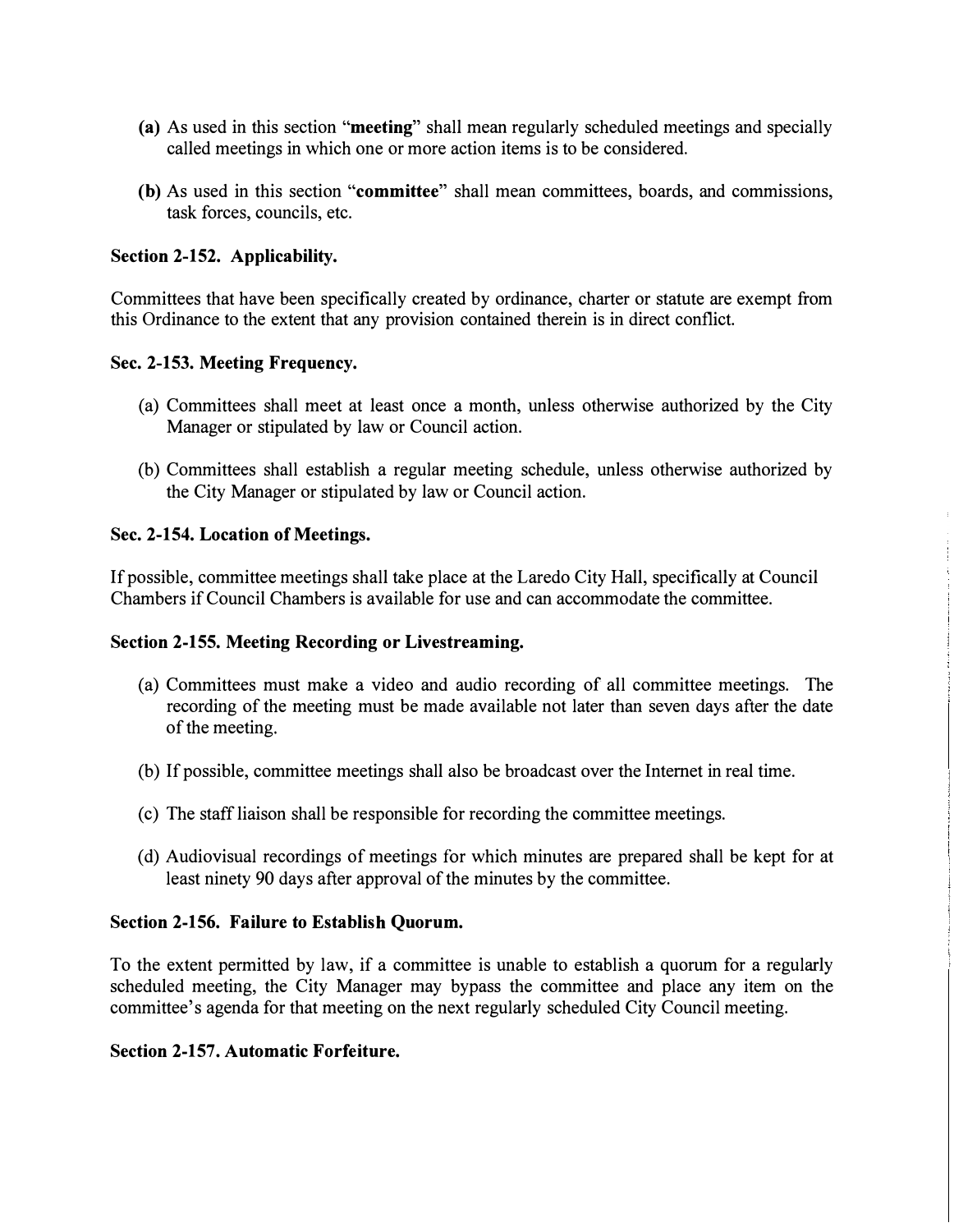Committee members shall automatically forfeit their appointed position for failure to attend three meetings in one calendar year, irrespective of whether said absences are excused, unexcused, consecutive or non-consecutive. The staff liaison shall immediately notify the appointing councilmember following the forfeiture to allow for the appointment of another individual to fill the removed member's unexpired term of office. Nothing herein prohibits the City Council from removing a committee member at any time for any reason, including inefficiency, neglect of duty, or misconduct in office prior to the end of the appointed member's term.

### **Secs. 2-158-2-170. Reserved.**

**SECTION 3.** It is hereby declared to be the intention of the City Council that the sections, paragraphs, sentences, clauses, and phrases of this Ordinance are severable and, if any phrase, clause, sentence, paragraph or section of this Ordinance should be declared invalid by the final judgment or decree of any court of competent jurisdiction, such invalidity shall not affect any of the remaining phrases, clauses, sentences, paragraphs, and sections of this Ordinance.

**SECTION 4.** The provisions of this Ordinance shall be cumulative of all other ordinances or parts of ordinances governing or regulating the same subject matter as that covered herein; provided, however, that all prior ordinances or parts of ordinances inconsistent or in with conflict with any of the provisions of this Ordinance are hereby expressly repealed to the extent that such inconsistency is apparent.

**SECTION 5.** This Ordinance shall become effective from and after its adoption and publication in accordance with the provisions of the Charter of the City of Laredo.

| PASSED BY THE CITY COUNCIL AND APPROVED BY THE MAYOR ON       |                                      |
|---------------------------------------------------------------|--------------------------------------|
| $\sqrt{\text{day of }\text{April}}$<br>$\mathcal{L}$<br>THIS_ | 2018.                                |
|                                                               | $24 -$<br>PETE SAENZ<br><b>MAYOR</b> |
| <b>ATTESTED:</b>                                              |                                      |
| <b>JOSE A. VALDEZ, J</b><br>CITY SECRETARY                    |                                      |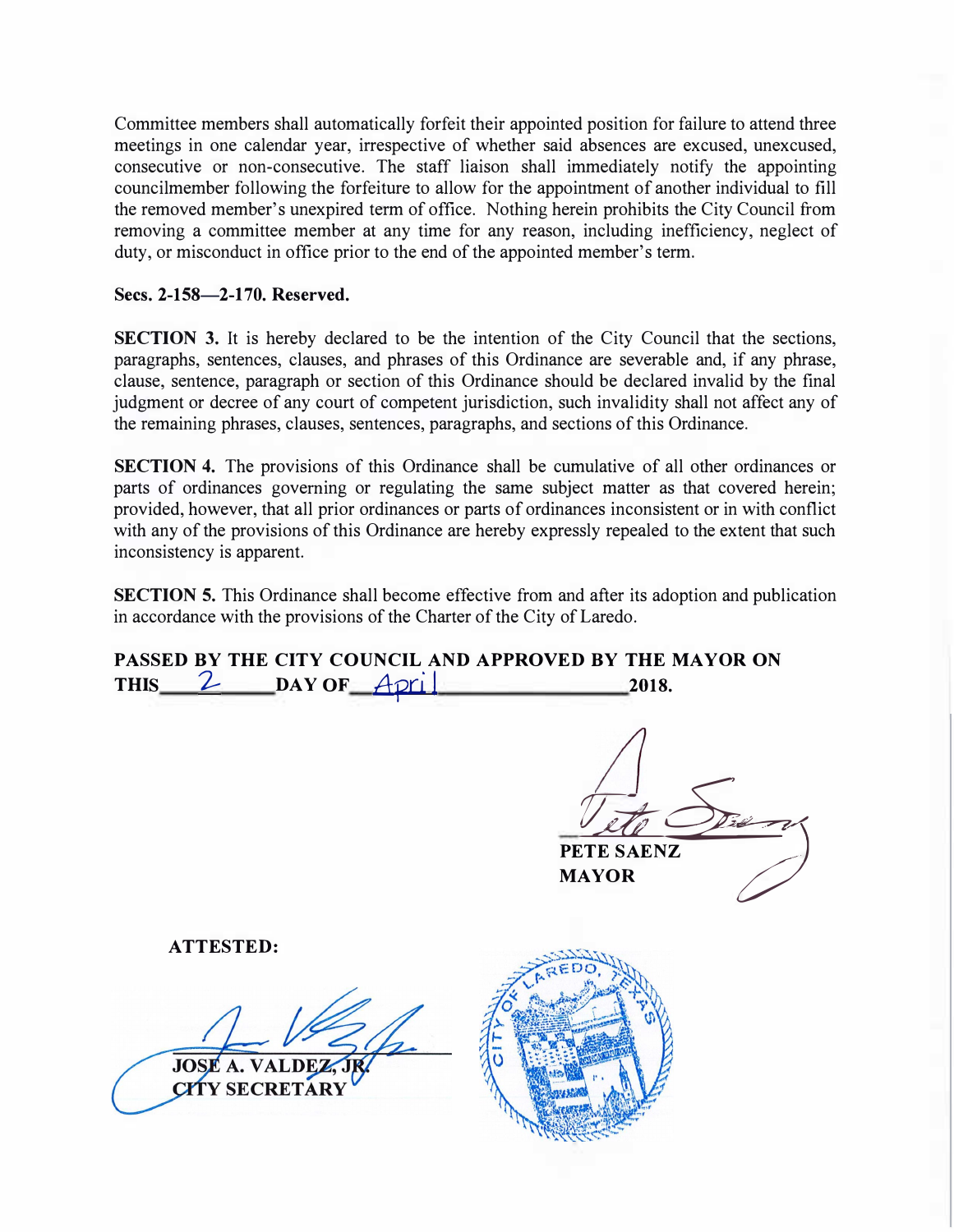## **APPROVED AS TO FORM:**

**KRISTINA K. LAUREL HALE CITY ATTORNEY** BY: ATTILLET<br>
CRISTIAN ROSAS-GRILLET<br>
ASSISTANT CITY ATTORNEY